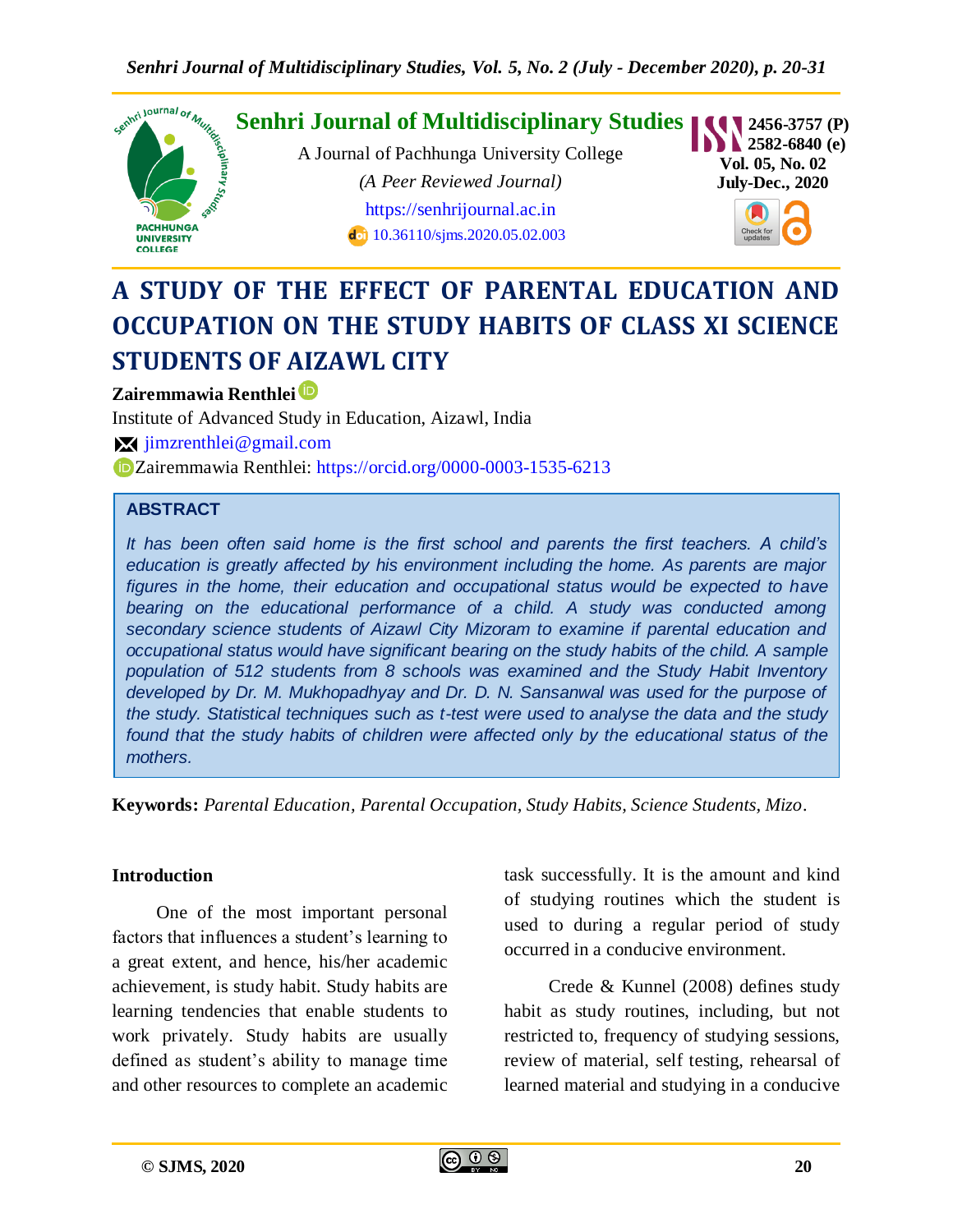environment. Study habits are commonly referred to as regular patterns in approaching study tasks. These patterns are made up of a combination of one or more individual tactics or techniques such as note taking (Wade *et al*., 1990). When these techniques are used deliberately in particular study situations, they are called study strategies. A study strategy and in turn study habit, is a direct sequence of activities applied by the learner to a set of information rather than a single random event (Kail & Bisanz, 1982).

Study habits typically denotes degree to which students engages in regular acts of studying that are characterized by appropriate studying retains (review or material) occurring in an environment that is conducive to studying. Study habits refer to the activities carried out by learners during the learning process of improving learning. Study habits are intended to elicit and guide one's cognitive processes during learning. Study habits are learning tendencies that enable students work privately.

Azikiwe (1998) describes study habits as "the adopted way and manner a student plans his private reading, after classroom learning so as to attain mastery of the subject". According to her, "good study habits are good asset to learners because habits helps students to attain mastery in areas of specialization and ensuing excellent performance, while the opposite becomes constraint to learning & achievement leading to failure".

Good (1998) defines the term study habits as: "The student's way of study whether systematic, efficient or inefficient etc." Going by this definition it literally

means that good study habit produces positive academic performance while inefficient study habit leads to academic failure.

A student with good, effective and healthy study habits will learn more, quantitatively and qualitatively; perform better in tests and examinations and will avoid many mental and physical problems that he(she) may otherwise encounter in the absence of such effective and healthy study habits. Study habit, therefore, refers to learning which leads to the achievement of a learner's goal, through a prescribed pattern of steady behaviour.

Study habits of the children play very important role in reflecting the standards of education. Those students who have good study habits are able to make effective study decisions, have the ability to differentiate the level of difficulty to learn the items, have high achievement motivation, socialized personality traits and problemsolving appraisal.

# **Rationale of the Study**

Mizoram is a tiny state in the North-Eastern part of India, home to a community of tribals formally known as the Mizos. The state is greatly lacking behind other parts of the country in terms of economic and educational development. The performance of the students of Mizoram has not come up to par with the rest of the country and with the recent introduction of nationalized accreditation schemes such as JEE, NET, UPSC, etc. it has become even more important that a comprehensive research be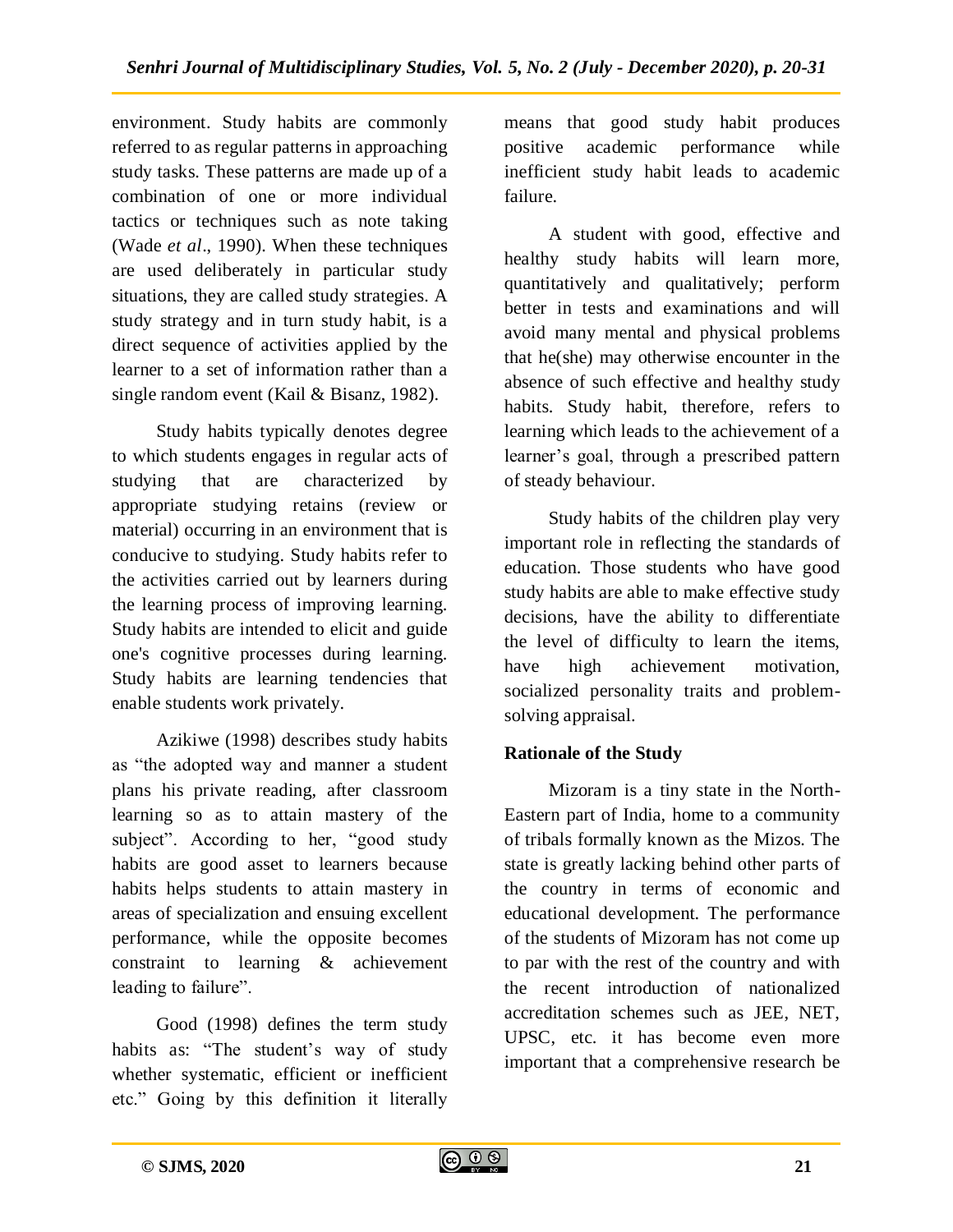conducted into the study habits of students in Mizoram.

It has also been established in many researches that the study habit of a student is greatly affected by the home environment the child is brought up in. Home environment helps to gain better study habit. Without good study habits a student cannot succeed. The ability of parents to plan, organize and manage time will benefit the child in every area of life. The nature of the family has significant influence on the study habits of students with respect to preparation for examination and school environment (Rajendran *et al*., 2009). From a perusal of related literature, it is evident that numbers of studies were conducted by taking the variables of the present study. Thus, it is imperative that this correlation between study habit and home environment, specifically, the occupational status of parents be ascertained and documented.

To sum up, the literatures cited point to the importance of study habits and attitudes to academic performance or success of students. Thus, the present study is vital for the qualitative and quantitative educational development of students in Mizoram.

# **Objectives of the Study**

- 1. To study the different study habits of the Class XI science students of Aizawl City.
- 2. To determine if the study habit of a child is affected by the occupational status of the mothers
- 3. To determine if the study habit of a child is affected by the occupational status of the fathers.
- 4. To determine if the study habit of a child is affected by the educational qualification of the mothers
- 5. To determine if the study habit of a child is affected by the educational qualification of the fathers.

# **Hypothesis**

The following hypotheses have been formulated for the purpose of this study:

- Ho 1: "There is no significant difference in the study habits of children of government employed, privately/self-employed or unemployed mothers".
- Ho 2: "There is no significant difference in the study habits of children of government employed, privately/self-employed or unemployed fathers".
- Ho 3: "There is no significant difference in the study habits of children of matriculate, graduate or postgraduate mothers".
- Ho 4: "There is no significant difference in the study habits of children of matriculate, graduate or postgraduate fathers".

# **Methodology**

The study utilised the Descriptive Method with a causal-comparative approach.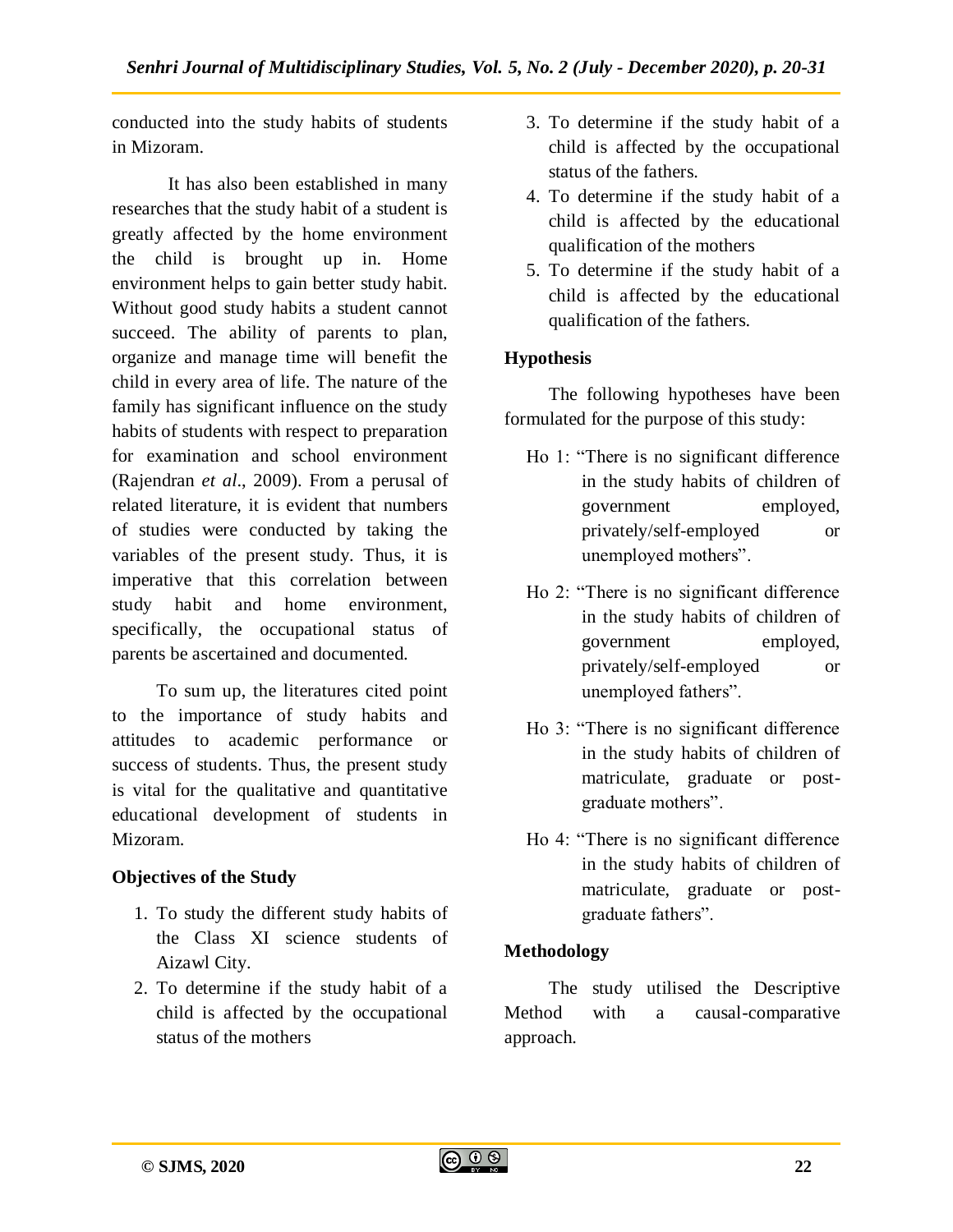## *Population and sample of the study*

The population of the study comprises of all the higher secondary schools in Aizawl offering science stream numbering in total 19 schools. The total number of students enrolled in these schools at the time of the study was 2042**.** 

The investigator has randomly chosen 8 schools from which 516 students (approximately 25% of the total population) were again randomly selected.

## *Tools used for data collection*

The investigator has used the Study Habit Inventory developed by Dr. M. Mukhopadhyay and Dr. D. N. Sansanwal (Appendix II). The inventory consists of 50 questions which are to be answered on a 5 point scale. The inventory delineates study habits into 9 sub areas as:

- 1. Comprehension 2. Concentration
- 3. Task orientation 4. Sets
- 5. Interaction 6. Drilling
- 7. Supports 8. Recording
- 9. Language

#### *Mode of data collection and data analysis*

The investigator personally visited each school and obtained necessary permission from the Principals of each school. He then established a good rapport with the students after which he explained clearly the procedure involved to the students and cleared any doubts. Finally the investigator administered the study habits inventory and collected the response sheets only after each student has completed the inventory.

The response sheets were scored very carefully using the scoring key provided in the manual. The scores were then carefully and systematically tabulated using Excel worksheets so as to enable statistical analysis later. The data was analysed using ANOVA.

## **Analysis and Interpretation of Data**

# **1. Study of the Study habits of the whole sample**

From the **Figure 2**, it can be seen that the sample students have scored poorly in Interaction and Language, 39.17 % and 39.61 % respectively. They have achieved average scores in all other areas  $(40 - 50)$ % except in Recording where they have scored 70%.

This implies that Mizo students are strong in Recording but needs improvement in all other areas especially Interaction and Language.

**2. Study habit in relation to occupational status of fathers**

**Figures 3** and **4** indicate slight variations in the study habits of the children in relation to the occupational status of their fathers but in order to ascertain if the differences were simply due to statistical error; analysis was done using one-way ANOVA as shown in the **Table 1**.

Thus, the F-ratio is seen to lie below the critical values; as a result of which the null hypothesis is accepted and it can be inferred that there is no significant difference among students in relation to the occupational status of their fathers.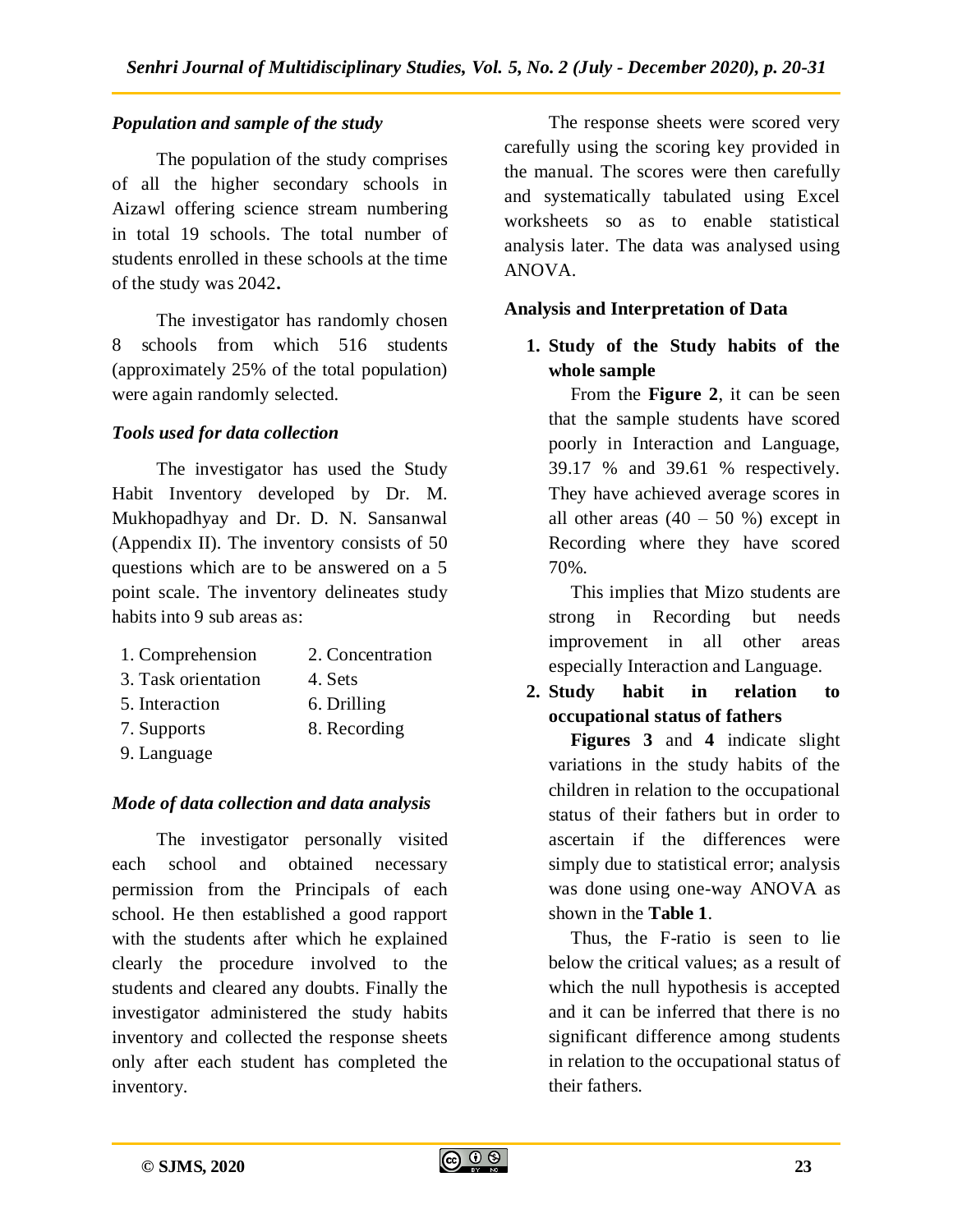

**Figure 1: Mean Scores of the Whole Sample in Various Areas**



**Figure 2: Percentage Scores of Whole Sample in Various Areas**



**Figure 3: Mean scores in relation to Occupational Status of Fathers**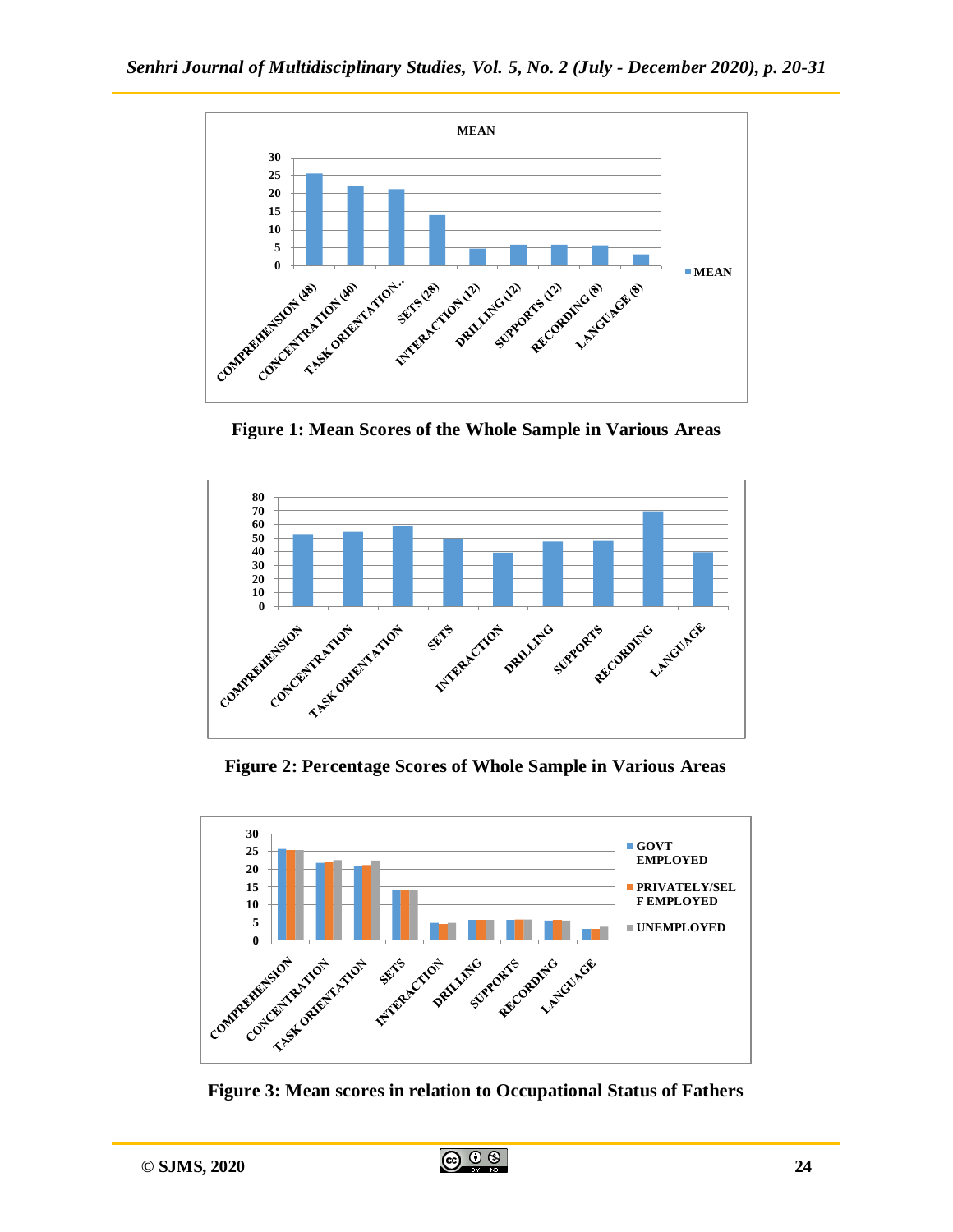

**Figure 4: Percentages Scores in relation to Occupational Status of Fathers**

| <b>Source of variance</b> | SS       | df  | MS        |            |
|---------------------------|----------|-----|-----------|------------|
| <b>Between groups</b>     | 690.8733 |     | 345.43665 |            |
| Within groups             | 73219.15 | 504 | 145.27    | 2.37789392 |
| Total                     | 73910.03 |     |           |            |

**Table 2: One way ANOVA of Study Habit with Occupational Status of Mothers**

| <b>Source of variance</b> | SS       | df  | МS         |       |
|---------------------------|----------|-----|------------|-------|
| <b>Between groups</b>     | 173.9572 |     | 86.9786    |       |
| <b>Within groups</b>      | 67190.47 | 472 | 142.352691 | 0.611 |
| <b>Total</b>              | 67364.43 |     |            |       |

# **3. Study habit in relation to occupational status of mothers**

**Figures 5** and **6** indicate slight variations in the study habits of the children when compared to the occupational status of their mothers but in order to ascertain if the differences were simply due to statistical error, analysis was done using one-way ANOVA as shown in the **Table 2**.

The F-ratio is below the critical values as a consequence of which the null hypothesis is accepted. Therefore, this implies that there is no significant difference among the students in relation to the occupational status of the mothers.

**4. Study habit in relation to educational qualification of fathers**

**Figures 7** and **8** indicate slight variations in the study habits of the ch-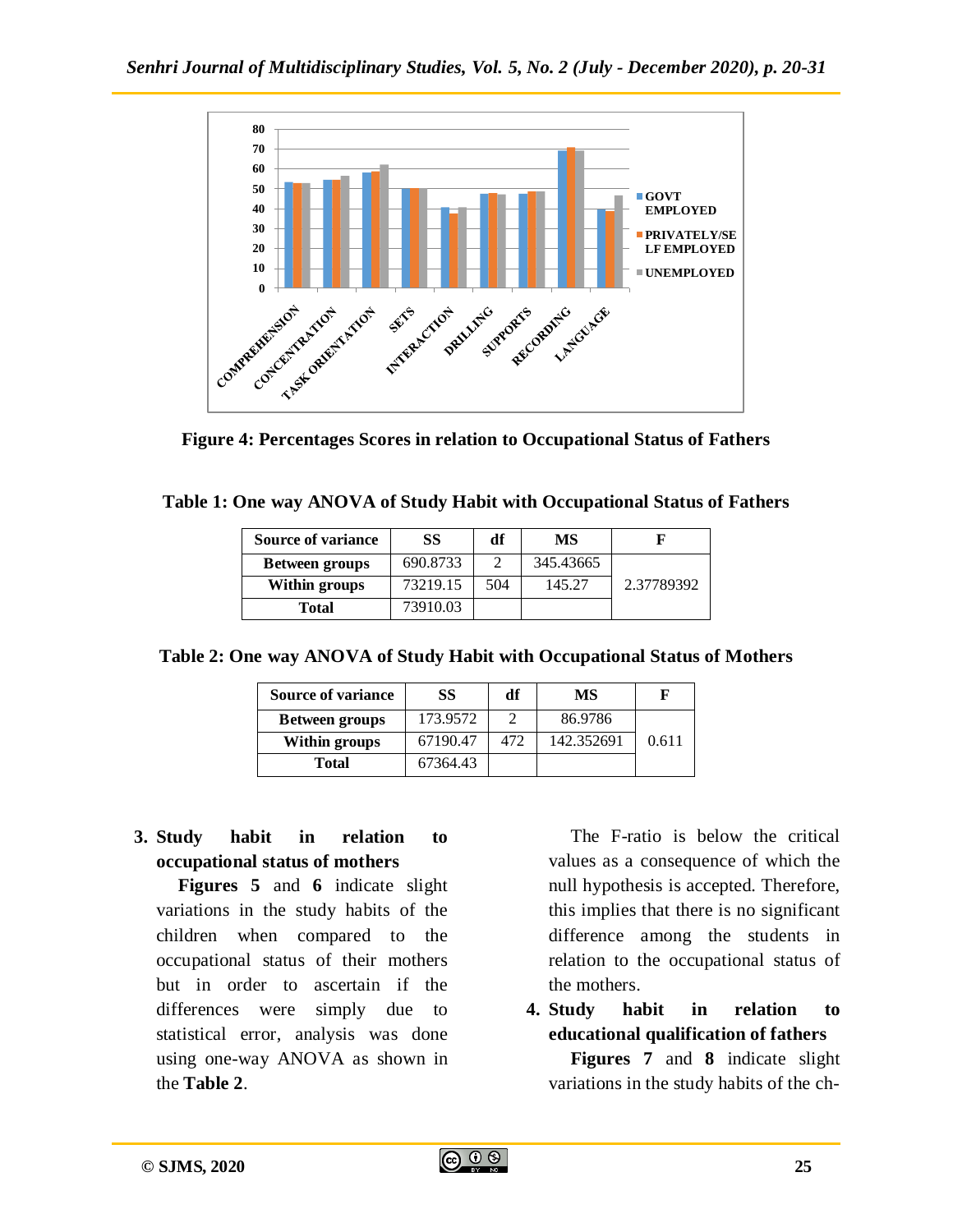

**Figure 5: Mean Scores in relation to Occupational Status of Mothers**



**Figure 6: Percentage Scores in relation to Occupational Status of Mothers**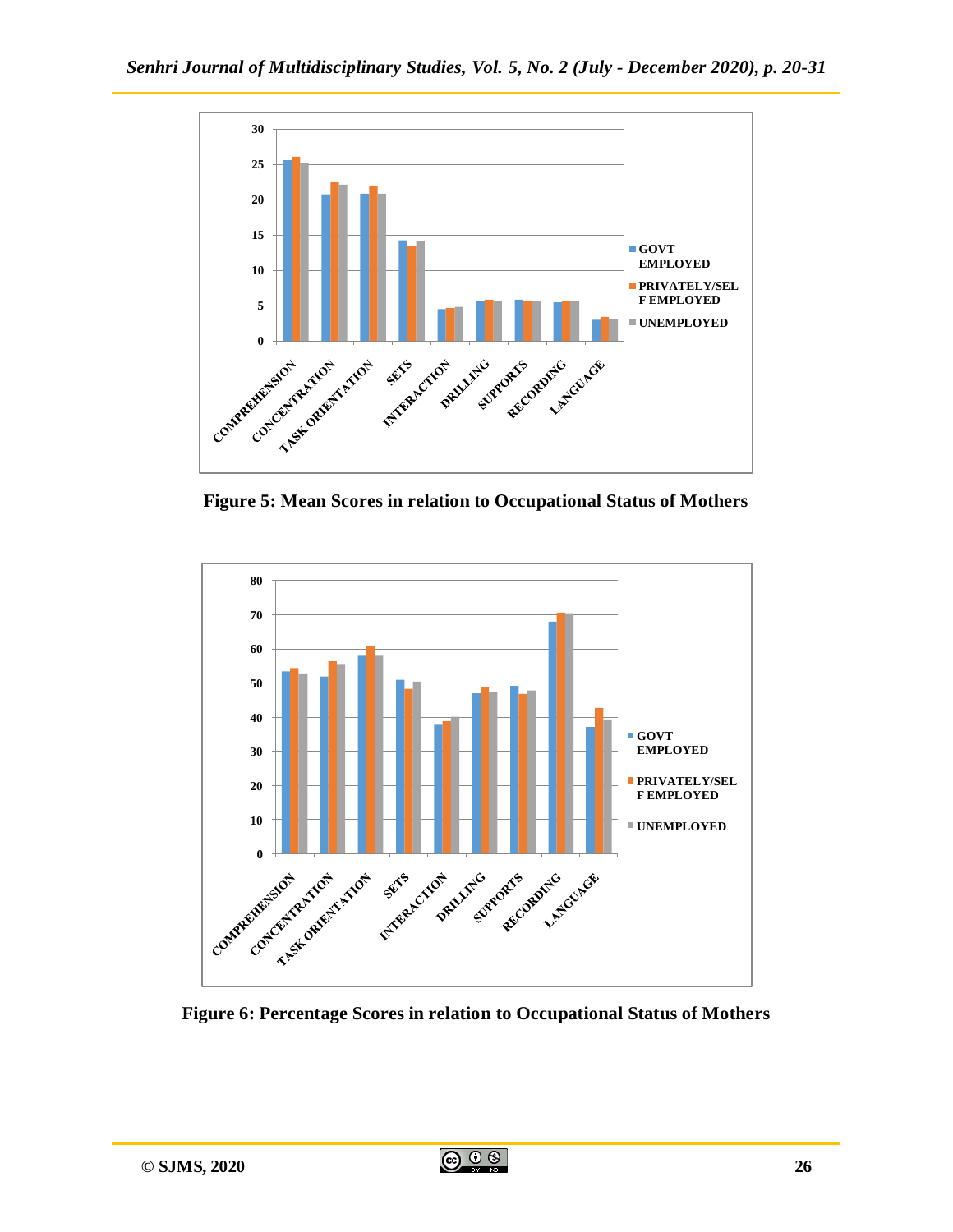

**Figure 7: Mean Scores in relation to Educational Qualification of Fathers**



**Figure 8: Percentage Scores in relation to Educational Qualification of Fathers**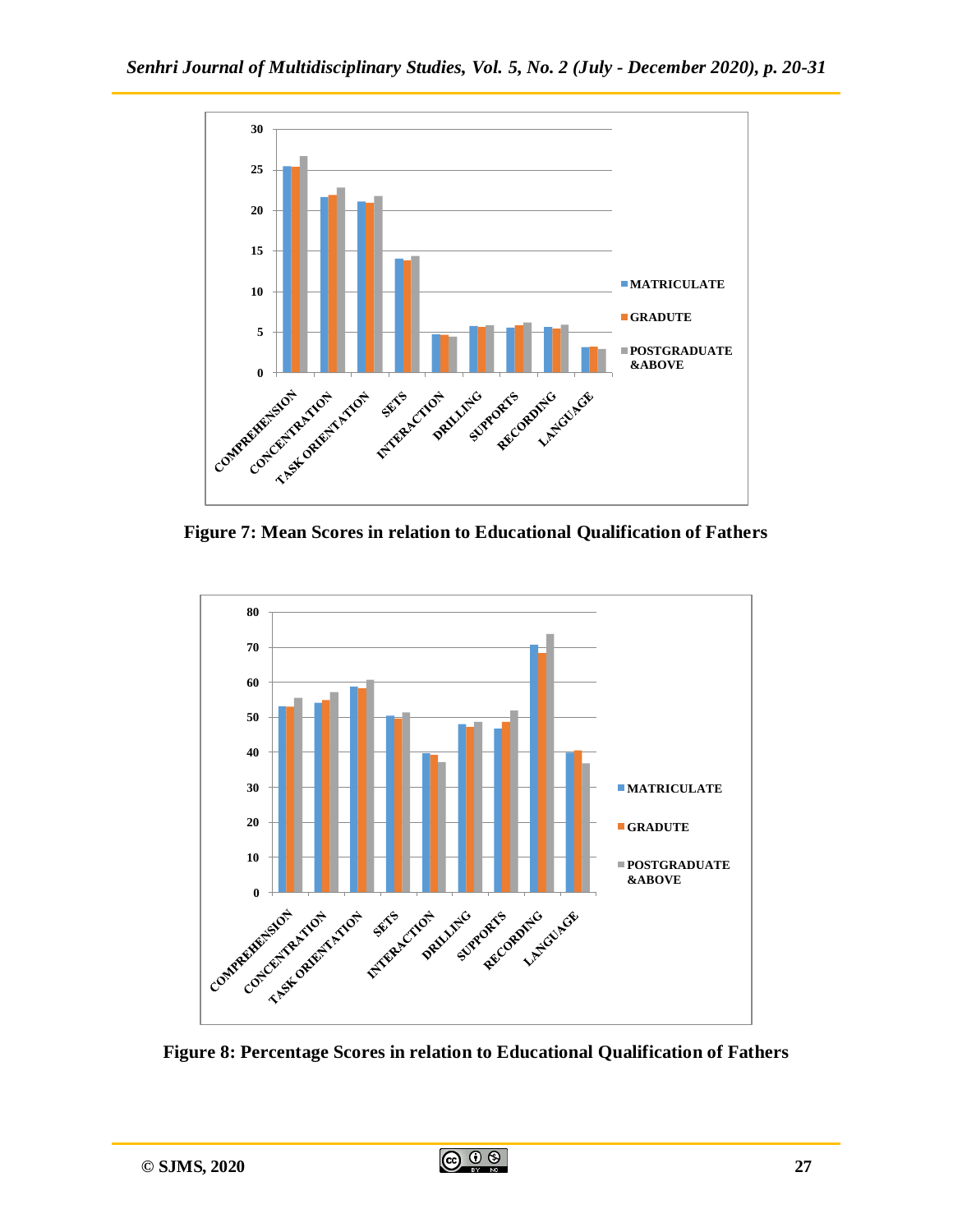| <b>Source of variance</b> | SS         | df  | МS       | F       |
|---------------------------|------------|-----|----------|---------|
| <b>Between groups</b>     | 685.785029 |     | 342.8925 |         |
| <b>Within groups</b>      | 66457.9777 | 469 | 141.7014 | 2.41982 |
| Total                     | 67143.7627 |     |          |         |

#### **Table 3: One way ANOVA of Study Habit in relation to Occupational Status of Fathers**

**Table 4: One-way ANOVA of Study Habit in relation to Occupational Status of Mothers**

| <b>Source of variance</b> | SS       | df  | MS       |          |
|---------------------------|----------|-----|----------|----------|
| <b>Between groups</b>     | 13320.19 |     | 6660.093 | 40.20916 |
| Within groups             | 84971.37 | 513 | 165.6362 |          |
| <b>Total</b>              | 98291.56 |     |          |          |



**Figure 9: Mean Scores in relation to Educational Qualification of Mothers**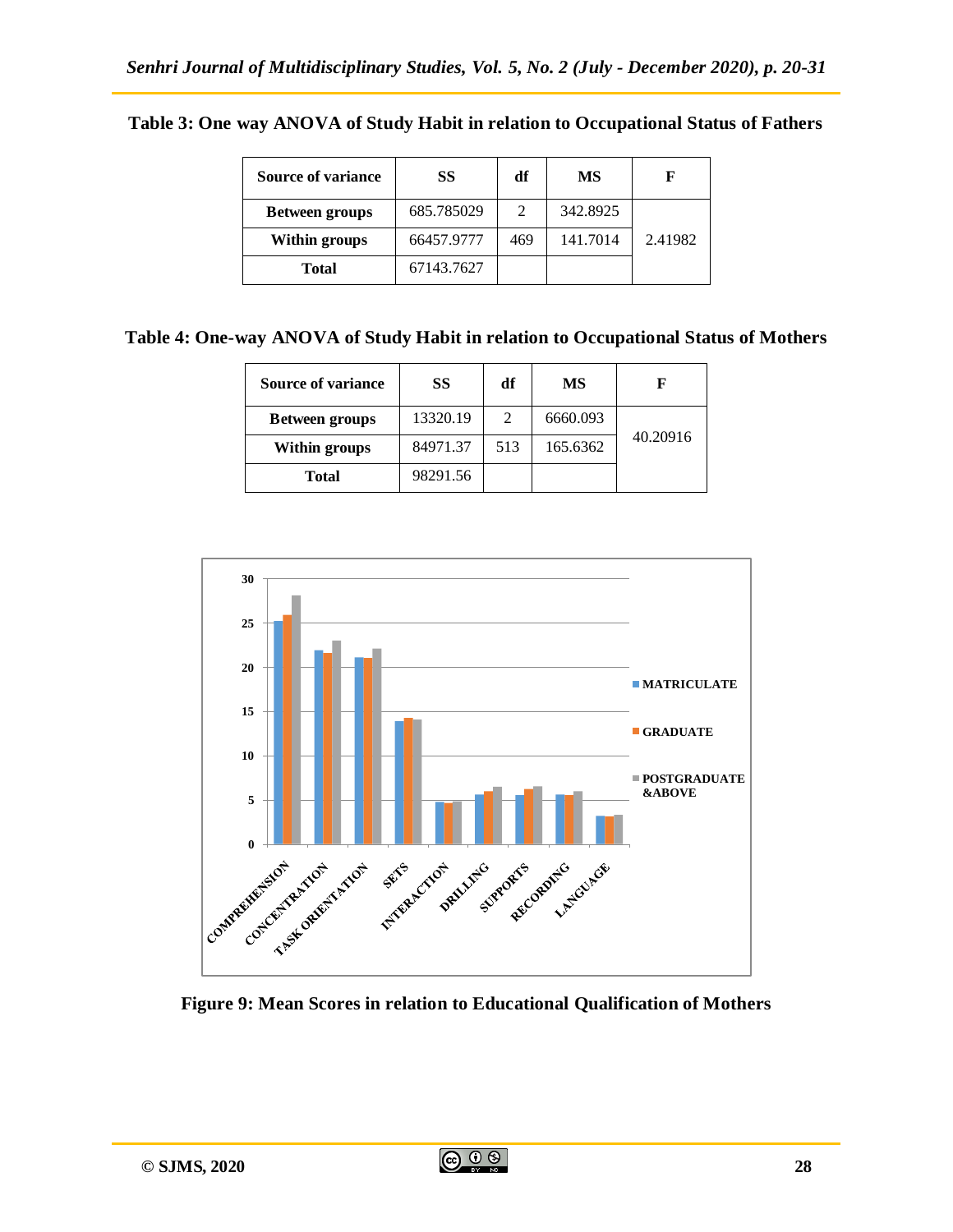

**Figure 10: Percentage Scores in relation to Educational Qualification of Mothers**

-ildren when compared to the educational qualification of their fathers but in order to ascertain if the differences were simply due to statistical error, analysis was done using one-way ANOVA as shown in the **Table 3**.

It is seen that the F-ratio falls below the critical values; as a result, the null hypothesis is accepted which implies that there is no significant difference among the students in relation to the educational qualification of their fathers.

**5. Study habit in relation to educational qualification of mothers Figures 9** and **10** indicate slight variations in the study habits of the children when compared to the educational qualification of their

mothers but in order to ascertain if the differences were simply due to statistical error, analysis was carried out using one-way ANOVA as shown in the **Table 4**.

Remarkably, the F-ratio lies above the critical values. As a result, the null hypothesis is rejected and it is evident that there is significant difference among the students in relation to the educational qualification of their mothers.

#### **Major findings of the study**

The following are the major findings of the study:

1. In the present study, the investigator found that the sample students have scored poorly in Interaction and Language (below 40 %), average in all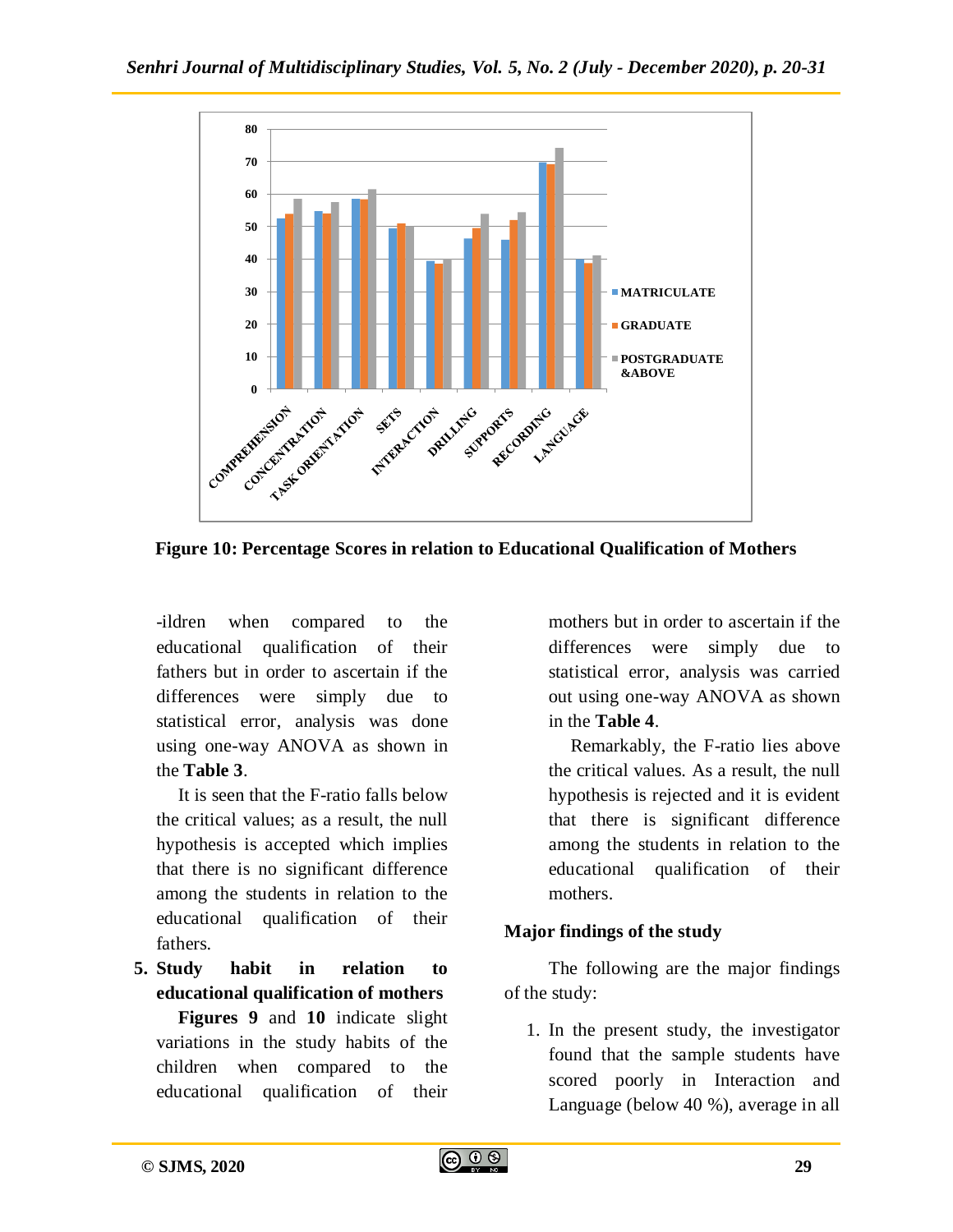other areas  $(40 - 50 %$  except in recording where they have scored 70%.

- 2. Slight variations in the study habits of the children when compared to the occupational status of their fathers were observed but when analysis was done using one-way ANOVA, it was found that there is no significant difference among the various groups.
- 3. Similar variations were seen in the study habits of the children when compared to the occupational status of their mothers but when analysis was done using one-way ANOVA as follows it was found that there is no significant difference among the various groups.
- 4. The investigator also found slight variations in the study habits of the children when compared to the educational qualification of their fathers but when analysis was done using one-way ANOVA he found that there is no significant difference among the various groups.
- 5. The investigator lastly detected considerable variations in the study habits of the children when compared to the educational qualification of their mothers and when analysis was done using one-way ANOVA he found that the difference among the various groups was statistically significant.

# **Discussion of Results**

It is the finding of this study that Class XI science students of Aizawl City have rather poor study habits. The investigator found that the sample students have scored poorly in Interaction and Language (below 40 %), average in all other areas  $(40 - 50 \%)$ except in recording where they have scored 70%. This indicates that Students of Mizoram, in general have poor study habits.

The present study showed that the occupational status – employed (government or private) or unemployed of fathers did not have any significant bearing on the study habit of a child. This implies that fathers do not take active participation in the educational upbringing of a child.

Remarkably, the present study did not find any significant difference in the study habit of a child as to the occupational status of the mothers, this is contradicted by the findings of Sheikh & Jahan (2012).

However, it was the finding of this study that educational qualification of mothers did indeed have a positive impact on the study habits of children.

# **Conclusion**

The major findings of this study indicated that science students in Aizawl have rather poor study habits. Regarding the influence of parental occupational and educational qualification, it was found that only the educational qualification of mothers has influence on the study habits whereas the occupational status of the mothers and fathers as well as the educational qualification of the fathers did not seem to have any correlation with the study habit of a child.

The low scores of students reveal a very serious flaw in the study habits of Mizo children. It implies that the majority of the